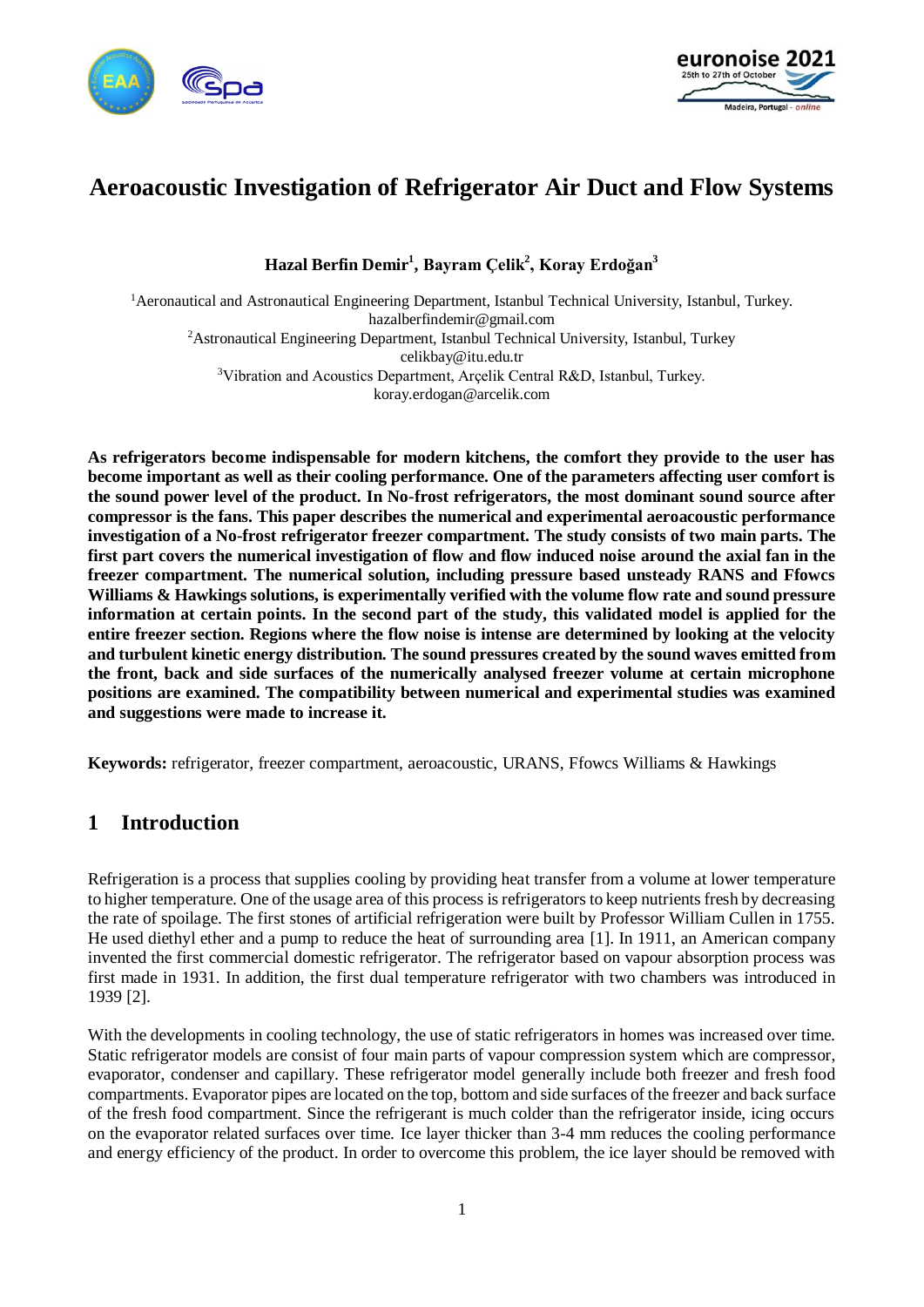

defrosting regularly. In 1987, new No-frost technology was introduced with its several usefulness. No-frost technology comprises powerful fans additional to four main compression vapour cycle components. These fans absorb the relatively hot air in the cabinet towards the evaporator pipes. Then, cooled air from the interaction with evaporator are blew out to the cabinet inside.

Although the cooling performance has been improved with the No-frost technology, the acoustic emission has increased. Engineering studies are carried out to reduce the sound power level of the refrigerator in order to increase user comfort and comply with acoustic regulations. In No-frost refrigerators, the most dominant sound source after compressor is the fans. The types of fans used are usually axial or radial. Experimental and numerical aeroacoustic performance studies of these fan types have been studied in the literature [3-8]. This paper aims to examine aeroacoustic performance of a No-frost refrigerator and to make design recommendations to reduce acoustic emission.

# **2 Solo Axial Fan Investigation**

The axial fan in the freezer compartment consists of 4 blades equally spaced on the hub as presented in Figure 1. The outer diameter of the fan is 115 mm and the tip chord length is 82 mm. The operating speed of the fan is 1200 rpm. Depending on the blade tip speed and tip chord length, Reynolds Number is approximately 29,500.



Figure 1: Freezer fan model of refrigerator

#### **2.1 Axial Fan Numerical Investigation**

In order to predict the flow characteristic properties and performance, three dimensional incompressible Unsteady Reynolds Averaged Navier Stokes (URANS) were used as the governing equations.

$$
\frac{\partial \bar{v_i}}{\partial x_i} = 0 \tag{1}
$$

$$
\frac{\partial \bar{v}_i}{\partial t} + \frac{\partial}{\partial x_j} (\bar{v}_i \bar{v}_j) = -\frac{1}{\rho} \frac{\partial \bar{p}}{\partial x_i} + \nu \frac{\partial^2 \bar{v}_i}{\partial x_j \partial x_j} - \frac{\partial \bar{v}_i^{\prime \prime} v_j^{\prime \prime}}{\partial x_j}
$$
(2)

The computational fluid dynamics analysis were performed by ANSYS Fluent which is based on finite volume method. Fluent solved the flow governing equations under three dimensional, unsteady and time dependent, viscous, incompressible flow assumptions. In the analysis, Shear Stress Transport (SST) model which is combination of  $k - \varepsilon$  and  $k - \omega$  was preferred as the turbulence model. The  $k - \varepsilon$  turbulent model is weak at determining shear stress in adverse pressure gradient flows and it requires modification for near wall region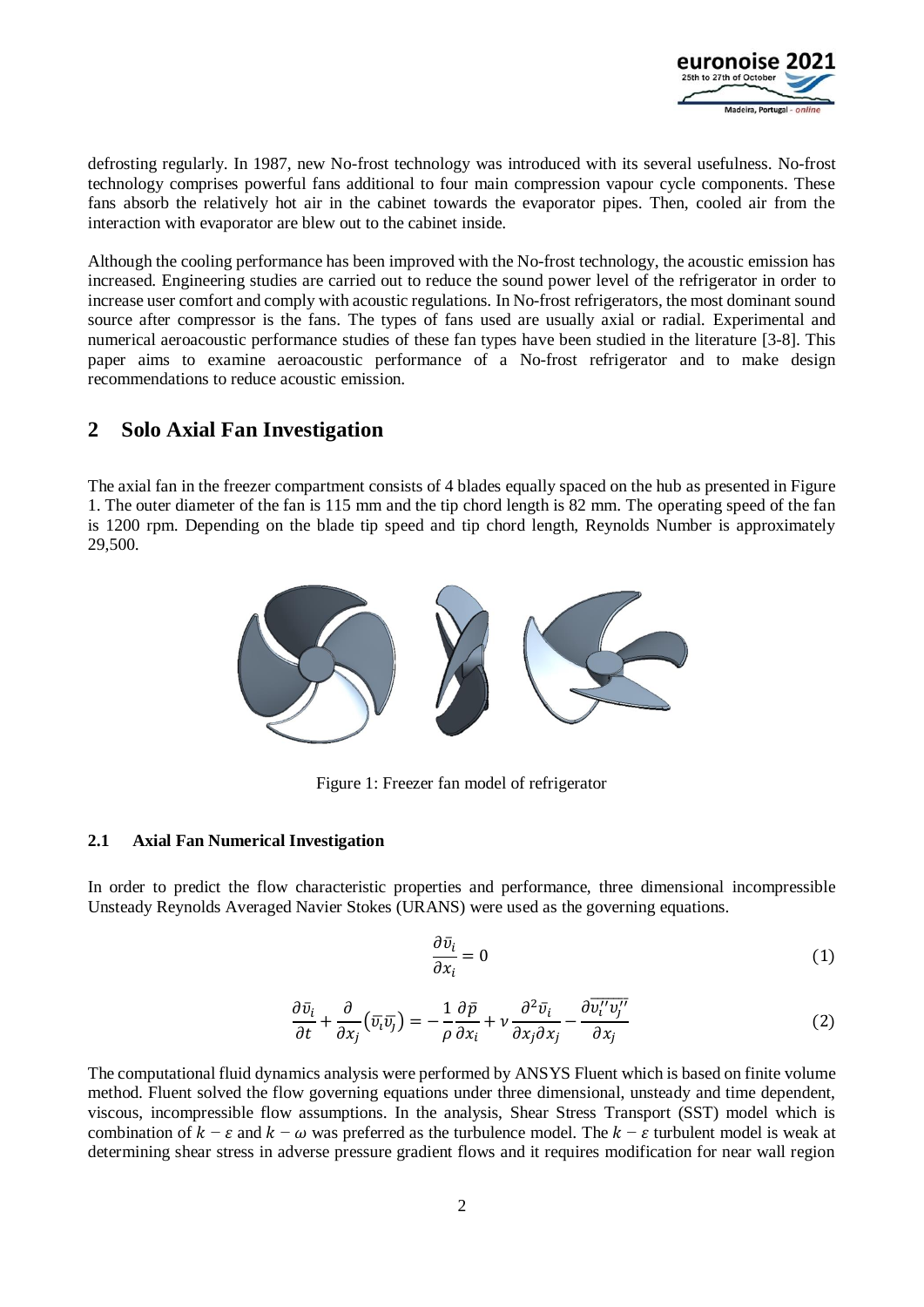

[9]. The  $k - \omega$  model is better than  $k - \varepsilon$  to predict adverse pressure gradient flow's shear stress. However, it depends on the free stream value of specific turbulent dissipation rate [9]. SST model solves  $k - \omega$  model in the boundary layer and  $k - \varepsilon$  in the outer region. The combination of these two eddy viscosity models uses  $\omega = \frac{\varepsilon}{\sqrt{\rho^*}}$  $\frac{\varepsilon}{(\beta^*k)}$  relation where  $\beta^* = c_\mu$ . In order to switch the coefficients from  $k - \omega$  to  $k - \varepsilon$ ,  $F_1$  function is used. It is 1 for  $k - \omega$  region and 0 for  $k - \varepsilon$  region.

$$
F_1 = \tanh(\xi^4) \tag{3}
$$

$$
\xi = \min \left[ \max \left\{ \frac{\sqrt{k}}{\beta^* \omega d}, \frac{500\nu}{d^2 \omega} \right\} \frac{4\sigma_{\omega_{k-\varepsilon}}k}{CD_{\omega}d^2} \right] \tag{4}
$$

$$
CD_{\omega} = \max \left\{ 2\sigma_{\omega_{k-\varepsilon}} \frac{1}{\omega} \frac{\partial k}{\partial x_i} \frac{\partial \omega}{\partial x_i}, 10^{-10} \right\}
$$
(5)

$$
v_t = \frac{\alpha_1 k}{\max(\alpha_1 \omega, |\bar{s}| F_2)}\tag{6}
$$

$$
F_2 = \tanh(\eta^2) \tag{7}
$$

$$
\eta = \max\left\{\frac{2k^{1/2}}{\beta^* \omega d}, \frac{500\nu}{d^2 \omega}\right\} \tag{8}
$$

During the analysis, the flow area was divided into three regions, one rotating and two stationary, and the movement of these regions relative to each other was modelled by sliding mesh method. The flow volume was divided into finite volumes by using polyhedral mesh types on the walls and boundary layer; and hexahedron mesh types in the core. Mesh quality was checked according to skewness values. Mesh quantities and qualities are indicated in Table 1. As the boundary conditions, 0 pa gauge total pressure at the inlet and 0 pa atmospheric pressure (gauge) at the outlet were defined.

Table 1 – Detailed mesh information of solo axial fan fluid domain

| Region name     | Maximum quality | Cell count |
|-----------------|-----------------|------------|
| Up fluid        | 0.6935          | 789,292    |
| Down fluid      | 0.7764          | 444,623    |
| Rotating body   | 0.8074          | 7,481,914  |
| Overall summary | 0 8074          | 8,715,829  |

As it is indicated in Figure 2, the axial fan produces turbulence. It starts at the wing tips, which are also the region with maximum turbulence kinetic energy. The eddies coming out of the wing tip continue along the wing line with decreasing energy.



Figure 2: Turbulence kinetic energy contour plot of solo fan wind tunnel simulation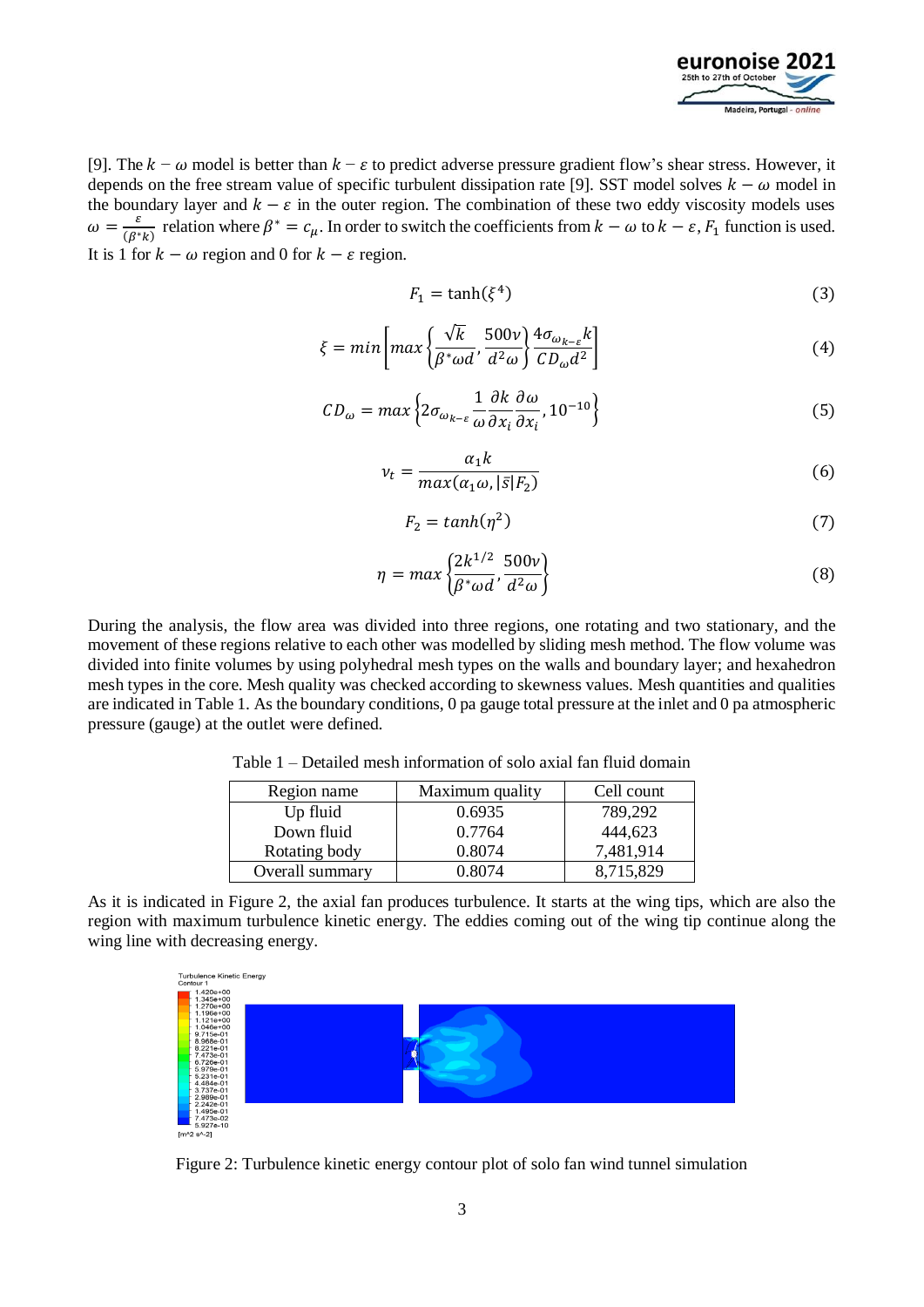

A low-energy zone is formed behind the hub. However, after a short distance, the energy of the eddies emanating from the wings affects this region as well. Energy distribution shows a symmetrical distribution when the fan center is taken as reference. At a distance of about 7 times the rotating body, the high-energy turbulence field ends.

As the second step of the numerical investigation of solo axial fan, acoustic model was established. Numerical acoustic studies have some difficulties due to the low energy of acoustic waves and the challenge on calculating the properties that are the source of sounds in the near field. These difficulties can be minimized by correct creation of the flow volume, fine mesh removal, and installation of the appropriate model. In these hybrid aeroacoustic solutions from ANSYS, the outputs of the flow analyses form the inputs for the acoustic analysis. The acoustic model used was Ffowcs Williams & Hawkings (FW-H), one of the acoustic solutions provided by ANSYS. The FW-H equation is an inhomogeneous wave equation obtained by solving the continuity equation and the Navier-Stokes equations together.

$$
\frac{1}{a_0^2} \frac{\partial^2 p'}{\partial t'} - \nabla^2 p' = \frac{\partial^2}{\partial x_i \partial x_j} \{T_{ij} H(f)\} - \frac{\partial}{\partial x_i} \{[P_{ij} n_j + \rho u_i (u_n - v_n)] \delta(f)\} \n+ \frac{\partial}{\partial t} \{[\rho_0 v_n + \rho (u_n - v_n)] \delta(f)\}
$$
\n(9)

The first term on the right side of Equation 9 indicates quadrupole source, meaning volume distribution due to flow outside surfaces. The second term indicates a dipole source, which is a surface distribution due to the interaction of the flow with moving bodies, and the third term indicates a monopole source, which is a surface distribution due to the volume displacement of the liquid during the movement of the surfaces.

#### **2.2 Axial Fan Experimental Investigation**

Within this study, model validation was performed for both the flow solution and the acoustic solution separately. For flow solution verification, a volumetric flow rate test was performed in the wind tunnel of the respective axial fan. There are three nozzles with 0.8'', 1.6'' and 3'' diameters in the second section of the axial wind tunnel constructed according to ANSI AMCA 210-85 standard. It is decided which nozzle to be closed and which to be left open during the measurement by looking at the characteristic curves determined for flow and pressure. The purpose of the wire plates placed one after the other in various parts of the tunnel is to ensure the uniformity of the flow and thus to prevent incorrect measurements that may arise from turbulence.



Figure 3: Wind tunnel schematic drawing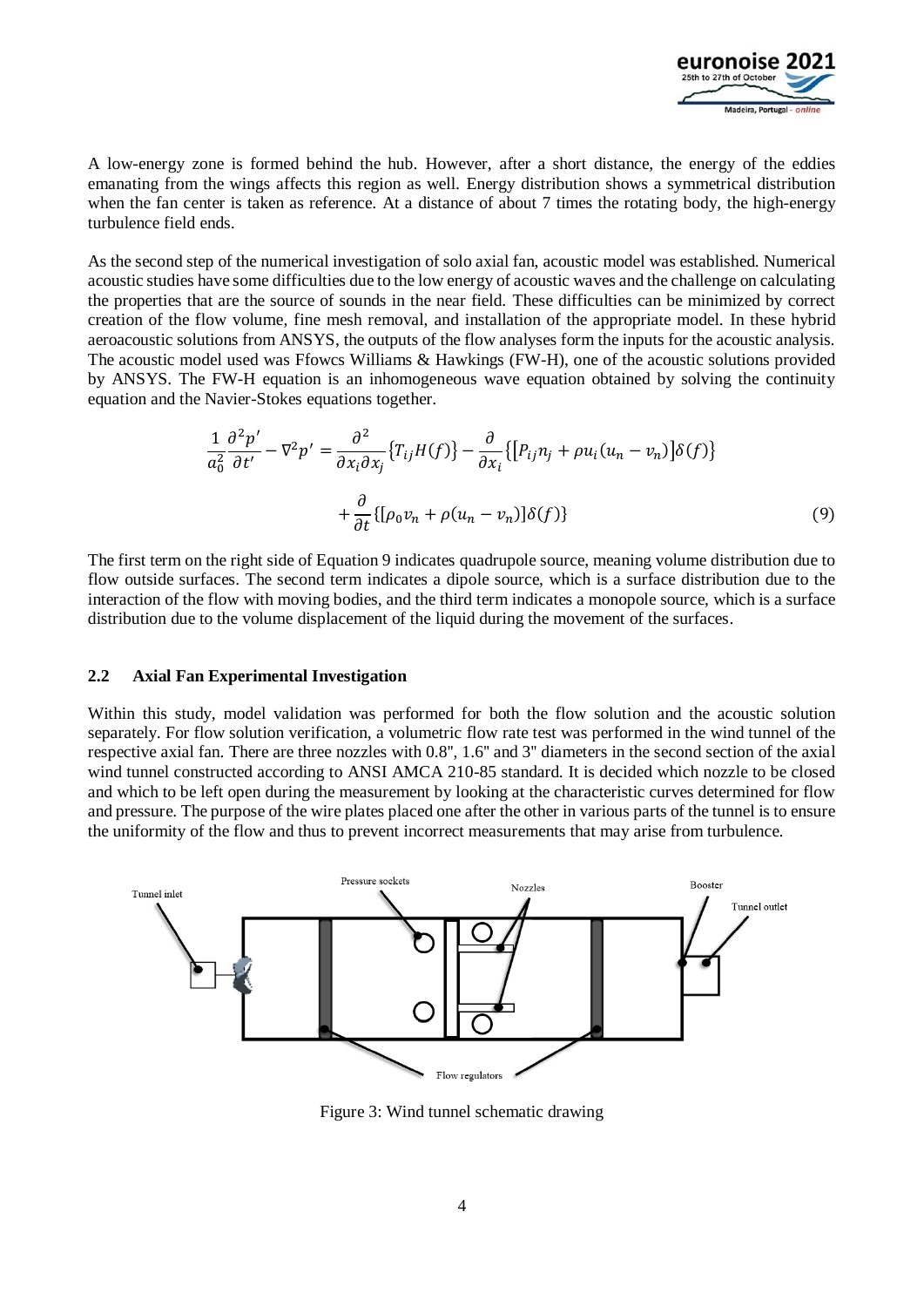

Flow measurements up to 1000  $m^3/h$  can be made in the wind tunnel. The measuring setup consists of flow regulators, nozzles, pressure sockets and the fan located at the air outlet of the wind tunnel, as shown in Figure 3. The P-V diagram of the working fan was created by measurements made in the wind tunnel whose schematic is shown. The axial fan is sealed to the tunnel by means of the duct on the blowing side. After the completion of the test preparations, the tests are carried out in room conditions, with the use of appropriate nozzles. Experiments are made in cases where the tunnel exit is fully closed and fully open and by using a booster when necessary. The measuring points are pressure sockets placed at the inlet and outlet of the nozzles in accordance with the standard. After the preparations, the axial fan was driven between 6 and 12 volts and the volume flow rate under different pressure loads was reflected in the graph shown in Figure 4. As obtained in numerical studies, the volumetric flow rate was confirmed by experiments as 19 L/s under 0 pressure difference for 1200 rpm rotation speed. These operating conditions were reached when the fan is running at 6 volts.



Figure 4: P-V diagram of the solo fan

Acoustic experiments were carried out in a full anechoic room with dimensions of 6.95 m  $\times$  6 m  $\times$  6 m. The microphones used for the measurements are B&K 4955. Sound pressure data were collected from a total of 12 points placed at equal angular distances around the fan. Comparison of the experimental measurement results from the fan blowing zone with the numerical measurement results is shown in Figure 5. Blade passing frequency (BPF) of the axial fan is 80 Hz. This distinctive frequency was also obtained in numerical studies in accordance with the experimental results. Both numerical and experimental curves have similar behavior, although the level of numerical data is lower.



Figure 5: Sound pressure level comparison

This amplitude difference between the two curves may be due to fan motor noise and some assumptions used to speed up numerical calculations. By using more realistic flow models such as DNS and LES, the turbulence field can be resolved at a higher rate and the obtained results can be closer to the experimental results.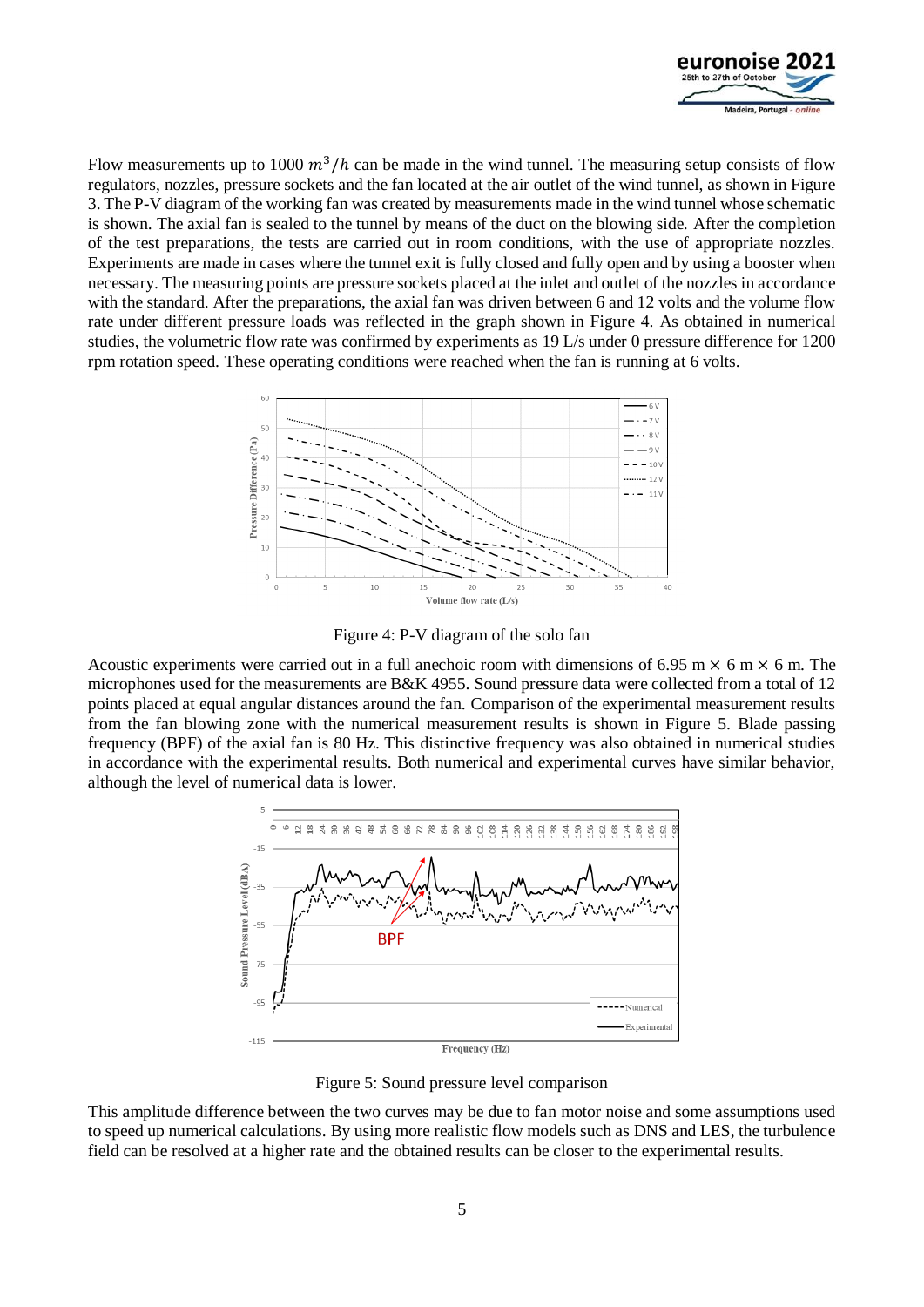

# **3 Freezer Compartment Investigation**

The simplified freezer compartment geometry includes 3 drawers, an evaporator mask, an axial fan and the walls surrounding them which is shown in Figure 6. The freezer volume is recessed inward as the compressor and other cabinet bottom components are located in the rear lower compartment. The evaporator mask has parallel lines with the geometry of the back wall of the volume. The axial fan is located in the upper middle part of the mask. The drawers are placed in such a way that there is enough space between the evaporator mask and the drawers to ensure air flow.



Figure 6: Freezer compartment model

### **3.1 Freezer Numerical Investigation**

For flow analyses of the freezer volume, transient SST  $k - \omega$  model was used, which was previously validated with axial fan operation. The governing equations were solved under three dimensional, unsteady and time dependent, viscous, incompressible flow assumptions. The fluid domain was divided into 18,155,765 polyhedral and hexahedron meshes with the worst quality 0.83 skewness. In order to shorten the convergence time, the model was first solved steady, and after convergence, the transient was solved for 5 full rotations of the fan. Figure 7 shows turbulence kinetic energy contour plot, velocity contour plot and velocity vector plot of the freezer flow analysis, respectively.



Figure 7: Plots of freezer compartment flow features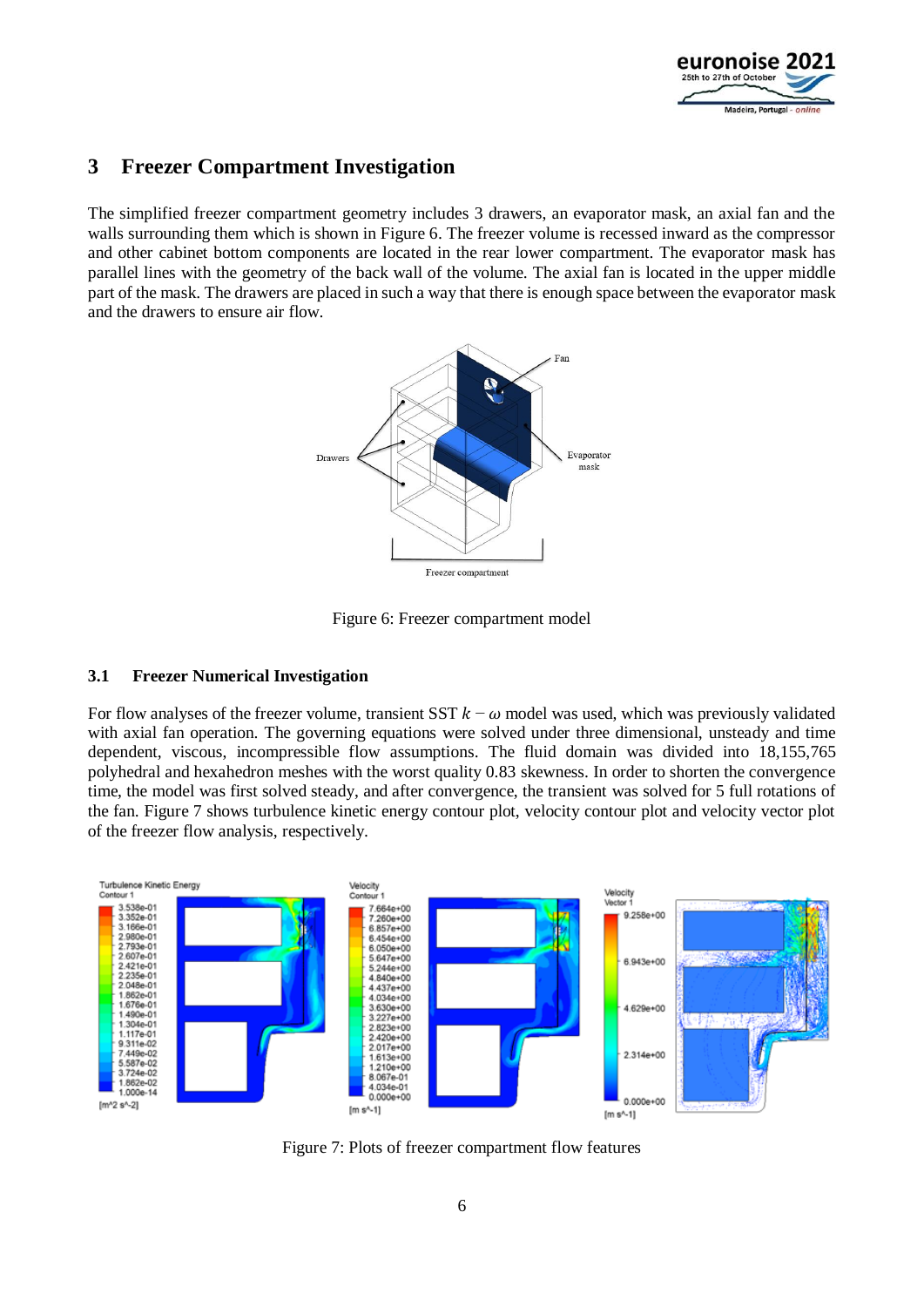

The fan draws air from the lower part of the evaporator mask and blows it towards the upper drawer. Turbulence formation starts at the wing tips as observed in solo fan analyses. The eddies coming out of the fan blade tips concentrate especially on the upper wall of the freezer volume and in the space between the upper two drawers. Besides, turbulence is observed in the region starting from the lower part of the evaporator mask and extending towards the fan suction area.

After the flow solution, which takes 5 fan revolutions, acoustic analysis was performed for the time required for the fan to make one full rotation. As the acoustic solution model, FW-H was used.

#### **3.2 Freezer Experimental Investigation**

In this part of the study, acoustic experiments were carried. Experiments were made in a Full Anechoic Room where solo fan analyses were also performed. The experimental environment is shown in Figure 8. Before starting the experiment, the fan was run for a while and expected to be in regime. Sound pressure measurements were taken from two different distances from the front, back and side surfaces of the freezer volume with B&K 4955 microphones. In order to minimize the measurement instability, the experiment was repeated at different times and averaged.



Figure 8: Acoustic test environment

Measured sound pressure level for different surfaces and distances are indicated in Table 2. Sound pressure values were measured as 26.7 at distance  $\alpha$  and 23.3 at a distance of 2 $\alpha$ , in the measurements taken from the back surface. Back surface is the closest surface to the axial fan, which is the only sound source in the study. The energy of the sound waves decreases until they reach the front surface, therefore, in the measurements taken from the front surface, the sound pressure values are measured as 20.5 with a decrease of 6.2 dBA at distance  $a$ .

| Measurement surface | Microphone distance | Sound pressure |
|---------------------|---------------------|----------------|
|                     |                     | level (dBA)    |
| Front               | а                   | 20.5           |
| Front               | 2a                  | 19             |
| Back                | a                   | 26.7           |
| Back                | 2a                  | 23.3           |
| Left                | a                   | 17.5           |
| Left                | 2a                  | 14.1           |
| Right               | a                   | 16.5           |
| Right               | 2a                  | 14             |

Table 2 – Freezer sound pressure levels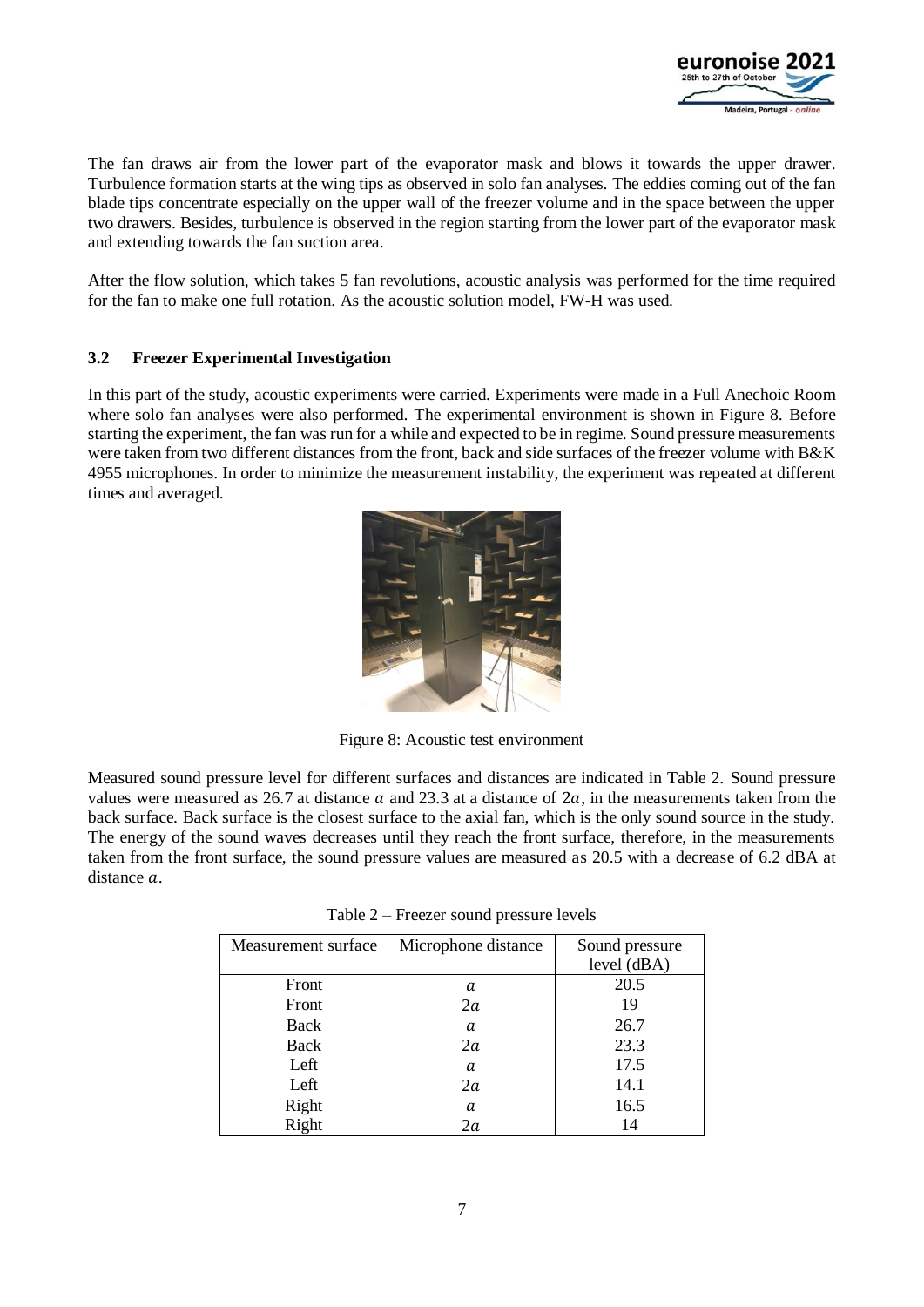

Sound pressure level spectrum obtained through experiments are shown in Figure 9. BPF is clearly seen as 80, however unlike solo fan measurements, the amplitudes of the BPF harmonics are not significant.



Figure 9: Sound pressure level spectrum at distance  $a$  (left) and distance  $2a$  (right)

## **4 Conclusion**

The air flow-induced noise level of the freezer volume of the combi type refrigerator was investigated. The axial fan, which is the sound source in the system, was analyzed solo and within the freezer volume. In the first step, the flow solutions of the system were modeled with unsteady RANS, SST  $k - \omega$  turbulence model. The results of the flow solution were given as input to the acoustic solution with Ffowcs Williams & Hawking model. A strong agreement was observed between the results of the solo fan analysis and the experimental flow and acoustic measurements. The validated model was repeated over the entire freezer volume. By examining the turbulence formed, the parts where the flow energy increased were determined. In addition to being intense especially at the axial fan blade tips, turbulence was also observed in the upper ceiling, between the upper two drawers and behind the evaporator mask. Sound pressure data were collected from the front, back and side surfaces within the scope of the freezer volume experimental acoustic studies. It has been observed that the pressure values created by the sound waves emitted from the back surface, which is the closest surface to the sound source, at the microphone positions are the highest. Since the axial fan cannot be changed, acoustic improvement can be achieved with various geometric optimizations and air duct designs by focusing on the turbulence formation behind the evaporator mask.

### **5 References**

- [1] Arora, R. C. Refrigeration and air conditioning, New Delhi (India), 2010.
- [2] Dixit, U. S.; Hazarika, M.; Davim J. P. *A brief history of mechanical engineering,* Springer, Switzerland, Edition 1, 2017.
- [3] Zhao, X.; Sun, J.; Zhang, Z. Prediction and measurement of axial flow fan aerodynamic and aeroacoustic performance in a split-type-air-conditioner outdoor unit, *International Journal of Refrigeration*, Volume 36, 2013, Pages 1098-1108.